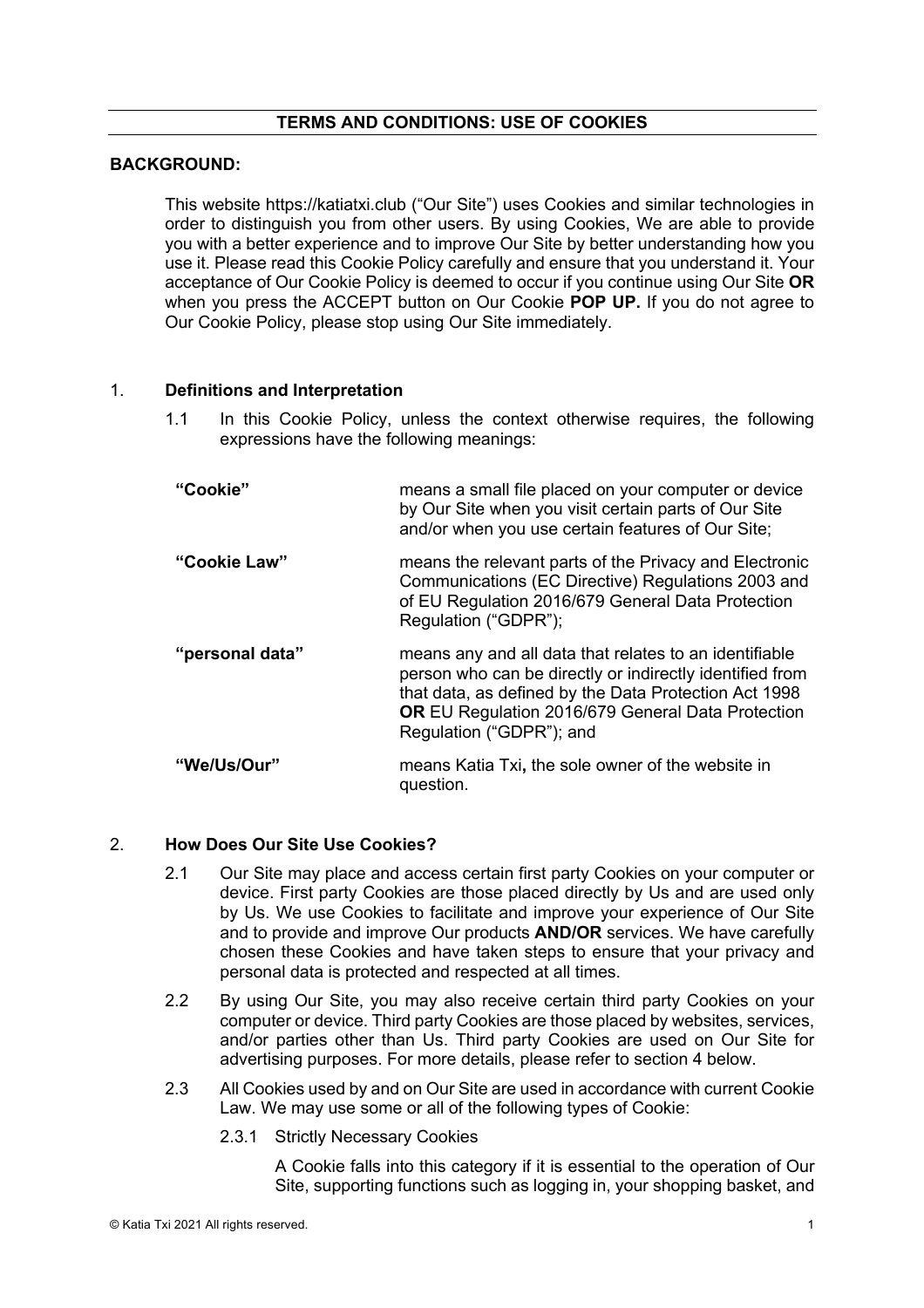payment transactions.

#### 2.3.2 Analytics Cookies

It is important for Us to understand how you use Our Site, for example, how efficiently you are able to navigate around it, and what features you use. Analytics Cookies enable us to gather this information, helping Us to improve Our Site and your experience of it.

### 2.3.3 Functionality Cookies

Functionality Cookies enable Us to provide additional functions to you on Our Site such as personalisation and remembering your saved preferences. Some functionality Cookies may also be strictly necessary Cookies, but not all necessarily fall into that category.

#### 2.3.4 Targeting Cookies

It is important for Us to know when and how often you visit Our Site, and which parts of it you have used (including which pages you have visited and which links you have visited). As with analytics Cookies, this information helps us to better understand you and, in turn, to make Our Site and advertising more relevant to your interests. **[**Some information gathered by targeting Cookies may also be shared with third parties.**]**

# 2.3.5 **[**Third Party Cookies

Third party Cookies are not placed by Us; instead, they are placed by third parties that provide services to Us and/or to you. Third party Cookies may be used by advertising services to serve up tailored advertising to you on Our Site, or by third parties providing analytics services to Us (these Cookies will work in the same way as analytics Cookies described above).**]**

# 2.3.6 Persistent Cookies

Any of the above types of Cookie may be a persistent Cookie. Persistent Cookies are those which remain on your computer or device for a predetermined period and are activated each time you visit Our Site.

# 2.3.7 Session Cookies

Any of the above types of Cookie may be a session Cookie. Session Cookies are temporary and only remain on your computer or device from the point at which you visit Our Site until you close your browser. Session Cookies are deleted when you close your browser.

# 3. **Consent and Control**

- 3.1 Before Cookies are placed on your computer or device, you will be shown a pop-up requesting your consent to set those Cookies. By giving your consent to the placing of Cookies you are enabling Us to provide the best possible experience and service to you. You may, if you wish, deny consent to the placing of Cookies **[**unless those Cookies are strictly necessary**]**; however certain features of Our Site may not function fully or as intended. You will be given the opportunity to allow and/or deny different categories of Cookie that We use.
- 3.2 In addition to the controls that We provide, you can choose to enable or disable Cookies in your internet browser. Most internet browsers also enable you to choose whether you wish to disable all Cookies or only third party Cookies. By default, most internet browsers accept Cookies but this can be changed. For further details, please consult the help menu in your internet browser or the documentation that came with your device.